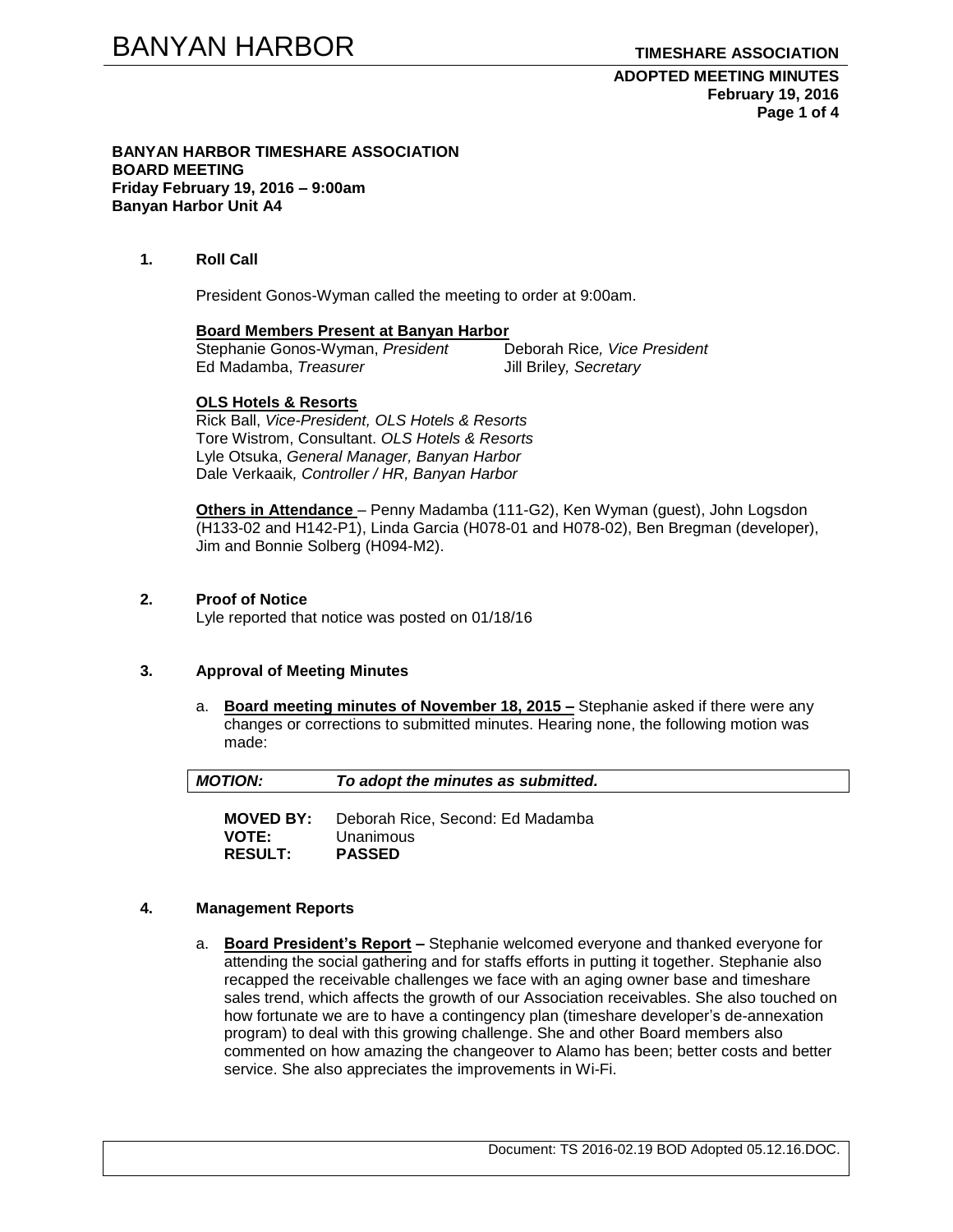### **ADOPTED MEETING MINUTES February 19, 2016 Page 2 of 4**

b. **Manager's Report** – Lyle once again acknowledged our great team of Banyan Harbor associates. We currently rank at 94.0% in OLS Guest comment score (4<sup>th</sup> place in 2015 YTD scores). He also mentioned RCI comments rank us 4.3 out of 5.0 in controllable categories. Lyle then reported on various projects underway such as the new bell service on heavy timeshare check-in days. Unfortunately less than 10% of guests take advantage of this service. Deborah Rice appreciates this program especially as our ownership continues to age. Other projects accomplished during the year included small projects such as new clock radios with usb charge ports for cell phones, installation of DVD shelves under TVs and improved Wi-Fi. These projects are coupled with ongoing projects such as Silestone countertop, floor ceramic tile installations and a variety of other projects. Lyle then deferred to his written submitted report.

# **5. Financial Reports**

a. **December 2015 Financial –** Rick reviewed the financial results through December 31, 2015. Revenues year-to-date are behind budget by \$19,512 due to less amenity fees and owner maintenance fees due to unit de-annexations. Payroll and payroll taxes and other payroll expenses are favorable to budget by \$9,629, and operating expenses also favorable to budget by \$21,117. Utilities are favorable to budget by \$14,149. Our staff continues to do an excellent job in managing controllable expenses. Through December 31, 2015, net earnings are a surplus of \$22,670 and \$22,684 favorable to budget. This year end surplus will be carried over into Capital reserves towards 2016 expenses.

**MOTION: To roll over year-end financial surplus to the 2016 capital reserve.**

| <b>MOVED BY:</b> | Deborah Rice, Second: Jill Briley |
|------------------|-----------------------------------|
| <b>VOTE:</b>     | Unanimous                         |
| <b>RESULT:</b>   | <b>PASSED</b>                     |

- b. **Reserve Study –** Rick reviewed the reserve study highlighting 2015 projects. New door locks have been a big improvement. Our big line items for 2016 projects will be a replacement Washer for housekeeping and interior door change to vinyl doors. We also continue to monitor capital projects on a quarterly basis to not over-extend ourselves, yet ensure we maintain the furnishings, fixtures and equipment of our units. The 20 year Reserve Study, which is reviewed by the Board quarterly, continues to serve as a good tool to compare funding to anticipated future project expenses.
- c. **Collection –** Tore reported and reviewed the recapped summary of outstanding maintenance fees. Ben commented due to our status of a "Legacy" property (aging ownership) we will see continued growth in our accounts receivable. We are the only property he knows with a de-annexation plan (which reduces the timeshare association's receivables). Ben continues to experience a very slow resale trend. Same trend other larger companies are experiencing. Lyle mentioned an owner's website called tug.net (acronym stands for Timeshare Users Group) which is mainly timeshare owners and shows the same trends and sentiments mentioned prior.

# **6. Unfinished Business**

a. **RCI Comment Cards –** Overall Banyan Harbor comments continue to be favorable for our property type. Comments reviewed and Stephanie felt overall comments reflected favorably on how hard our staff works and cares for our RCI guests.

Document: TS 2016-02.19 BOD Adopted 05.12.16.DOC.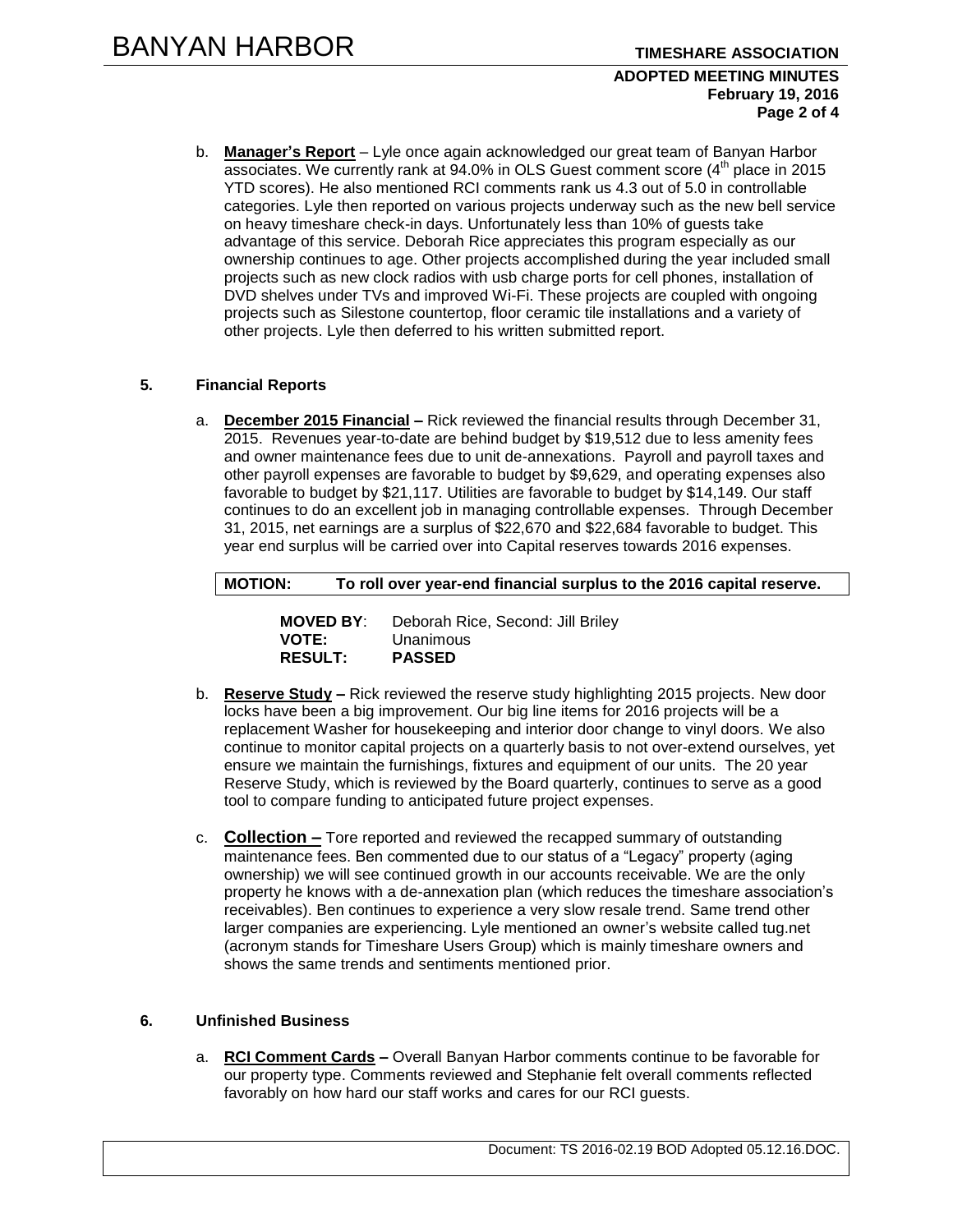### **ADOPTED MEETING MINUTES February 19, 2016 Page 3 of 4**

- b. **Photo Voltaic Installation** Rick updated the Board on project's status. We are down to the Administration building and the Sewer / pool ground mount solar system. We are close to completion of both projects and anticipate the projects will be completed in the 2<sup>nd</sup> quarter of 2016.
- c. **Sale of TS weeks / De-annexation** Ben anticipates unit number 36 will be completed by spring.
- d. **Door Lock update –** Lyle updated the Board, project complete. We have also received do not disturb signs for each unit.
- e. **Board of Directors expenses –** A copy is included in all Board packets for expenses through December 31, 2015. Rick also introduced a revised expense guideline (handouts). Discussion ensued. President Gonos-Wyman asked for a motion.

**MOTION: To accept the revised expense guidelines.** 

| <b>MOVED BY:</b> | Deborah Rice, Second: Jill Briley |
|------------------|-----------------------------------|
| <b>VOTE:</b>     | Unanimous                         |
| <b>RESULT:</b>   | <b>PASSED</b>                     |

f. **Other –**President Gonos-Wyman asked if there was any further old business and hearing none moved on to new business.

### **7. New Business**

a. **Meeting dates 2017** – Rick reviewed 2017 meeting dates (handout). Discussion ensued. Deborah Rice mentioned she will not be able to be part of May conference call, as she will be out of the country. President Gonos- Wyman then asked if there was any further discussion and hearing none, the following motion was made:

| To accept the 2017 meeting dates as presented |
|-----------------------------------------------|
|-----------------------------------------------|

| <b>MOVED BY:</b> | Deborah Rice, Second: Ed Madamba |
|------------------|----------------------------------|
| <b>VOTE:</b>     | Unanimous                        |
| <b>RESULT:</b>   | <b>PASSED</b>                    |

- b. **Annual Meeting Agenda 2016** Rick reviewed the agenda and format for tomorrow's annual meeting at the Marriott.
- c. **New Alamo Car Rental agreement** Rick mentioned through intense negotiations, we were able to reduce our cost below the previous year. This savings will be passed on to all owners and their friends and family. A flyer will be inserted into the upcoming newsletter to encourage owners to take advantage of this savings.
- d. **Pool Maintenance** Rick recapped pool improvement plans over the next 2 years. In 2016 May, we will do phase 1 and work on the coping to combat rust bleeding through the ceramic tile line. This work will require the pool be closed for a week to 10 days. We will negotiate a May start date and notice will be sent to all parties.